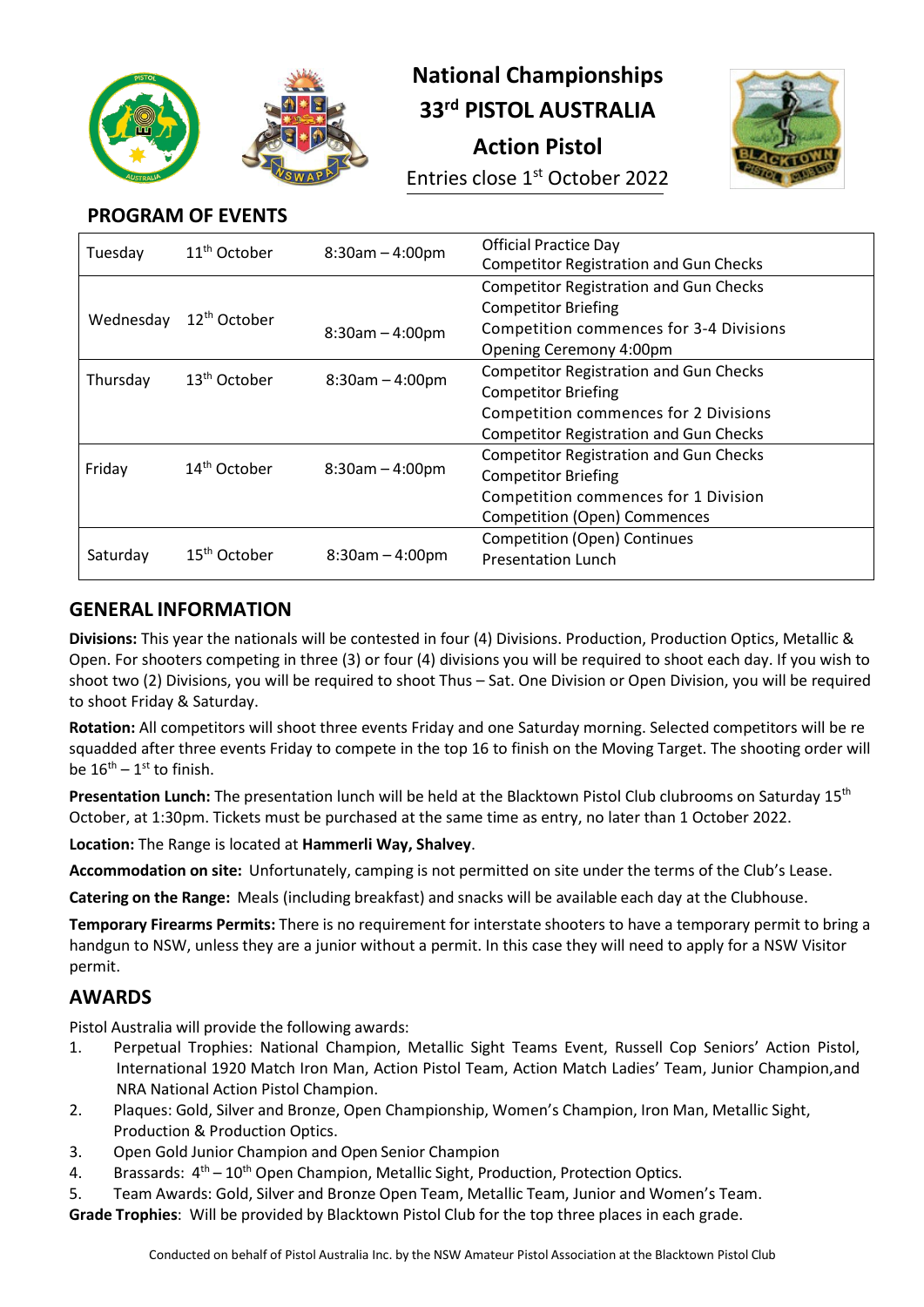#### **EVENTS**

**Match 1** – Practical Event. Rules 7.6 & 10.22.

**Match 2** – Barricade Event. Rules 7.7 & 10.23

**Match 3** – Moving Target (modified). Rules 7.8 & 10.24 **Match 4** – Falling Plate Event. Rules 7.9 & 10.25

**Match 5** – The Open Team Match. The team must be a two-person team and prenominate the 2 events in which their score will count. This is a non-fired(paper) match. The Team Award will be based on the aggregate total of each Team Member's individual score from their nominated events from Matches 1. 2. 3 & 4.

**Match 6** – The Iron Man Event. A combination of Matches 1, 2, 3 & 4 in both the Open and Metallic Sight will determine the winner of the Iron Man Award.

**Match 7** – The Metallic Team Match. The team must be a two-person team and prenominate the 2 events in which their score will count. This is a non-fired(paper) match. The Team Award will be based on the aggregate total of each Team Member's individual score from their nominated event from Matches 1. 2. 3 & 4.

**Match 10** – The 32<sup>nd</sup> PA Action Pistol National Championships. The aggregate of each individual's Open score in matches 1 2, 3 & 4 will determine his/her final standing and the winner of the tournament.

**Match 11** – The Ladies Team Event. The team must be a two-person team and prenominate the 2 events in which their score will count. This is a non-fired(paper) match. The Team Award will be based on the aggregate total of each Team Member's individual score from their nominated event from Matches 1. 2. 3 & 4.

**Match 12** – The Junior Team Event. The team must be a two-person team and Prenominate the 2 events in which their score will count. This is a non-fired(paper) match. The Team Award will be based on the aggregate total of each Team Member's individual score from their nominated event from Matches 1. 2. 3 & 4.

### **CONDITIONS OF ENTRY**

- All nominations with accompanying fees must be received no later than  $1<sup>st</sup>$  October 2022. The signing of the entry form by the competitor and the Club official is a declaration attesting to the correctness of the information contained in the entry form. Entries without full payment will not be accepted.
- Provisional State team entries must be received by the closing date of 1<sup>st</sup> October 2022.
- Neither late entries nor phone entries will be accepted.
- All Australian resident competitors must be financial members of Pistol Australia and possess a current membership card from their affiliate State body. PA Holster Accreditation cards will be inspected at gun check.
- NRA Action pistol shooting rules in effect January 2021 will apply.
- Competitors will be expected to act astarget changers and observers for the next detail of competitors.
- Competitors' ammunition will be collected at each event and tested for power factor over Chronograph or Lab Radar. If ammunition fails on a Lab Radar, then the competitor will present to a Chronograph for final determination as per the rules.
- Safe Areas will be signposted and available and within the gun check area. These areas are to be used for any handling of uncased firearms. No ammunition is permitted in any Safe Area.
- Firearms and/or gun boxes must not be left unattended anywhere on any of the Ranges or facilities of BPC.
- You are expected to comply with any Covid-19 restrictions currently in force in NSW at the time of your attendance at Blacktown Pistol Club. Hand sanitiser and other equipment and consumables will be provided as required by the then current restrictions.
- The Visitors' Book must be signed by all competitors, officials and visitors each day.
- At Competitor Registration, your licence will be sighted. Please ensure you carry it with you every day.
- Junior Competitors in NSW will require a Junior Permit or must apply for a NSW Junior Competitors Permit.
- All mobile phones and pagers must be **turned OFF or set to SILENT**, before entering any Ranges.
- All competitors, officials, spectators must wear appropriate eye and ear protection and enclosed footwear while on any Range.
- Competitors must not wear tank tops or upper garments with loose fitting necks.
- Alcohol may only be consumed at the conclusion of the Competition program for the day and is restricted to the Clubhouse. Alcohol is not permitted on any Range at any time. BYO alcohol is permitted, with the same conditions.
- Blacktown Pistol Club is under constant video surveillance.
- Children under 12 must be supervised at all times.
- **IMPORTANT NOTE**: By entering this competition, you acknowledge that all results will be published on the NSWAPA, PA, BPC websites and Social Media. You also acknowledge that video and your photograph may be taken during the competition and may be published on all the Blacktown Pistol Club, NSWAPA or PA Social media and related media platforms.". Unauthorised Videoing is not permitted on Blacktown Pistol Club Ranges

Conducted on behalf of Pistol Australia Inc. by the NSW Amateur Pistol Association at the Blacktown Pistol Club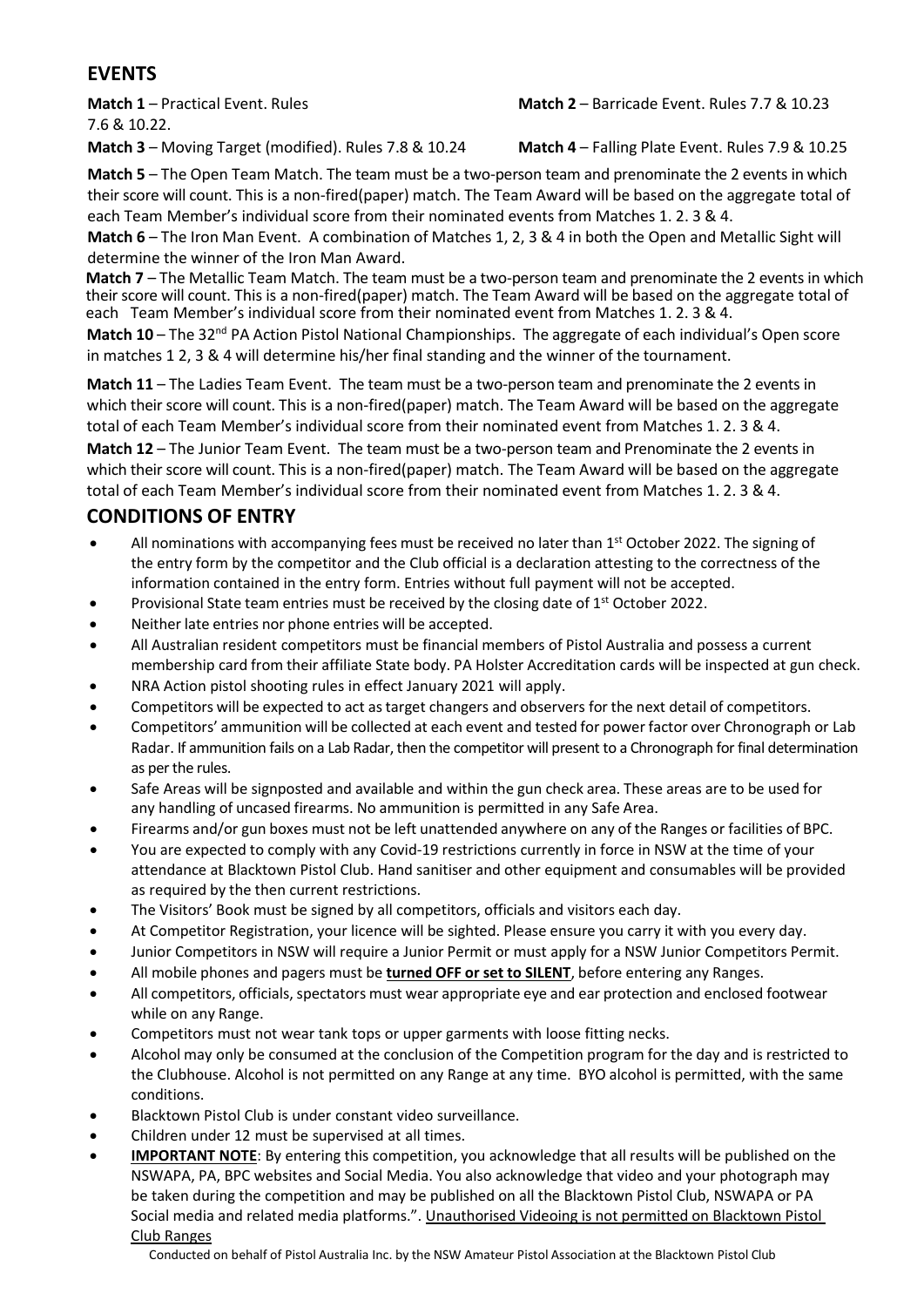## **Individual Entry Form 33rd Pistol Australia Action Pistol National Championship 12th – 15th October 2022**

| Surname:                                                                        |                                 |  |                                                      |                          |                                 |
|---------------------------------------------------------------------------------|---------------------------------|--|------------------------------------------------------|--------------------------|---------------------------------|
| <b>First Name:</b>                                                              |                                 |  |                                                      |                          |                                 |
| <b>Postal Address:</b>                                                          |                                 |  |                                                      |                          |                                 |
| <b>Mobile Number:</b>                                                           |                                 |  |                                                      |                          |                                 |
| <b>Email Address:</b>                                                           |                                 |  |                                                      |                          |                                 |
| <b>Home Club:</b>                                                               |                                 |  |                                                      |                          |                                 |
| <b>Licence No</b>                                                               |                                 |  |                                                      |                          |                                 |
| Special Award Categories (please indicate those applicable and provide details) |                                 |  |                                                      |                          |                                 |
| Senior:                                                                         |                                 |  | Date of birth                                        |                          |                                 |
| Junior:                                                                         |                                 |  | Date of birth                                        |                          |                                 |
| Female:                                                                         |                                 |  |                                                      |                          |                                 |
| Newcomer:                                                                       |                                 |  | <b>First ever Australian Action Pistol Nationals</b> |                          |                                 |
| <b>Matches</b>                                                                  |                                 |  |                                                      |                          |                                 |
| Open                                                                            |                                 |  | <b>Metallic Sight</b>                                |                          |                                 |
| Grade                                                                           | Highest Score in past 12 months |  |                                                      | Grade                    | Highest Score in past 12 months |
| <b>Super High Master</b>                                                        |                                 |  |                                                      | <b>Super High Master</b> |                                 |
| <b>High Master</b>                                                              |                                 |  |                                                      | <b>High Master</b>       |                                 |
| <b>Master</b>                                                                   |                                 |  |                                                      | <b>Master</b>            |                                 |
| <b>Expert</b>                                                                   |                                 |  |                                                      | <b>Expert</b>            |                                 |
| Sharpshooter                                                                    |                                 |  |                                                      | Sharpshooter             |                                 |
| <b>Marksman</b>                                                                 |                                 |  |                                                      | <b>Marksman</b>          |                                 |
| <b>Ungraded</b>                                                                 |                                 |  |                                                      | <b>Ungraded</b>          |                                 |

| <b>Production</b>        |                                        | <b>Production Optics</b> |                                        |
|--------------------------|----------------------------------------|--------------------------|----------------------------------------|
| Grade                    | <b>Highest Score in past 12 months</b> | Grade                    | <b>Highest Score in past 12 months</b> |
| <b>Super High Master</b> |                                        | <b>Super High Master</b> |                                        |
| <b>High Master</b>       |                                        | <b>High Master</b>       |                                        |
| <b>Master</b>            |                                        | <b>Master</b>            |                                        |
| <b>Expert</b>            |                                        | <b>Expert</b>            |                                        |
| Sharpshooter             |                                        | Sharpshooter             |                                        |
| <b>Marksman</b>          |                                        | <b>Marksman</b>          |                                        |
| <b>Ungraded</b>          |                                        | <b>Ungraded</b>          |                                        |